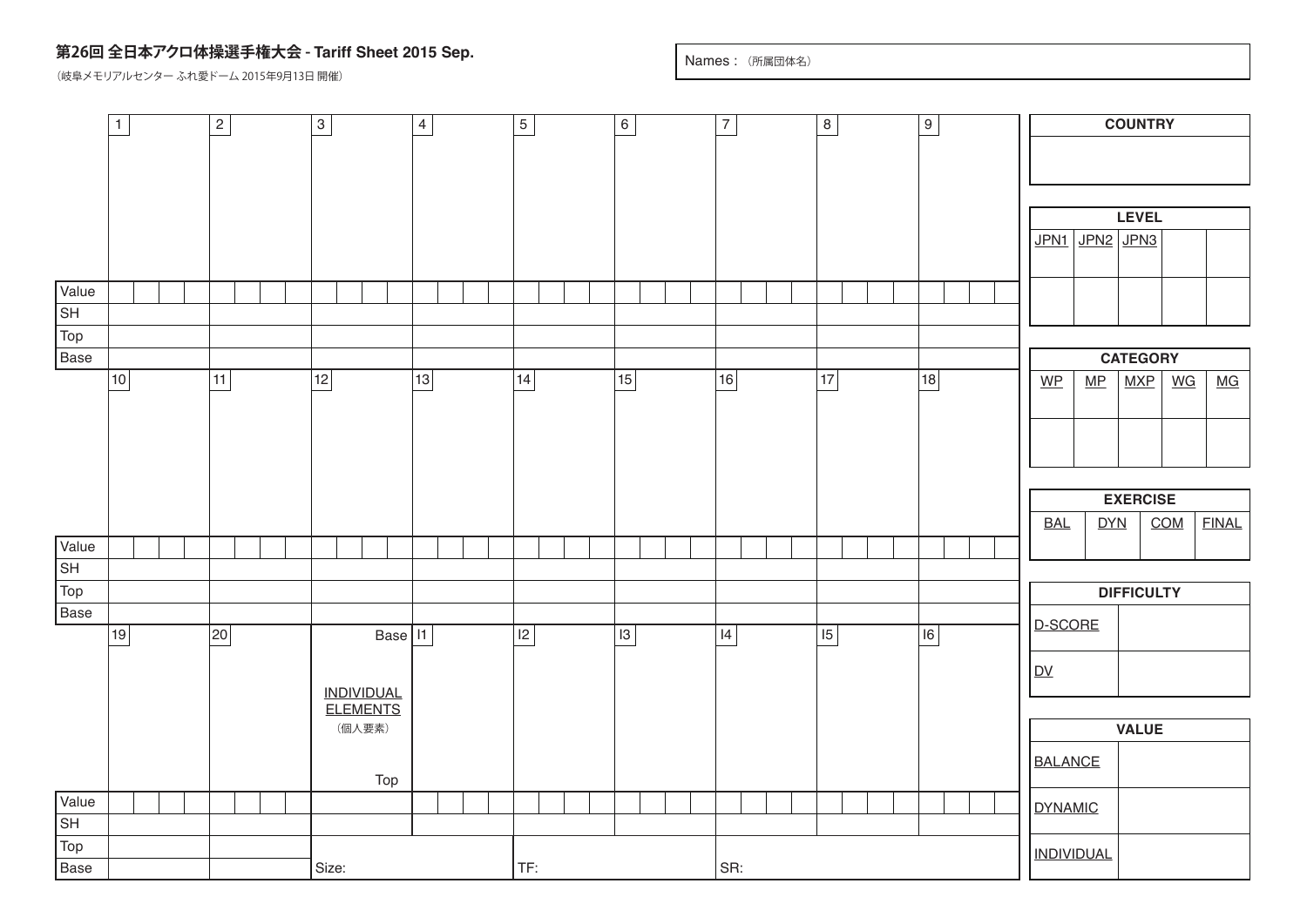## 第26回 全日本アクロ体操選手権大会 - Tariff Sheet 2015 Sep.  $\left(\begin{array}{c|c} \mathbf{R} & \mathbf{R} \end{array}\right)$  **Names : (所属団体名)**

(岐阜メモリアルセンター ふれ愛ドーム 2015年9月13日 開催)



日本体操協会クラブ

**COUNTRY** 1 2 3 4 5 6 7 8 9 3" 3" 3" 難度表より実施する技を 1枠に1つずつ記入する (手書き可) 2c R **LEVEL** ← 図は切り貼りでも棒人間でも可 JPN1 JPN2 JPN3 Value 3 .3 .2 2 X lsн ROW I ROW II ← P18~19 の技番号を記入Top 31/A-A16 | | | | | | | | | | | | 60-Tab1-G **Base CATEGORY**  $WP$  MP  $MXP$  WG MG 10 | 11 | 12 | 13 | 14 | 15 | 16 | 17 | 17 X **EXERCISE** BAL DYN COM FINAL X Value SH Top **DIFFICULTY** Base D-SCORE 10.000 Base | I1 | 19 | 20 | Base | 11 | 2<sub>"</sub> | 12 | 13 | 14 | 14 | 15 | 16 2" P22 の個人要素を記入 DV .5 INDIVIDUAL ELEMENTS (個人要素) **VALUE** 和 BALANCE .5 Top Value DYNAMIC **SH** AG Bal 3 | AG Flex 2 | AG Agility 1 Top INDIVIDUAL Base Size: TF: SR: